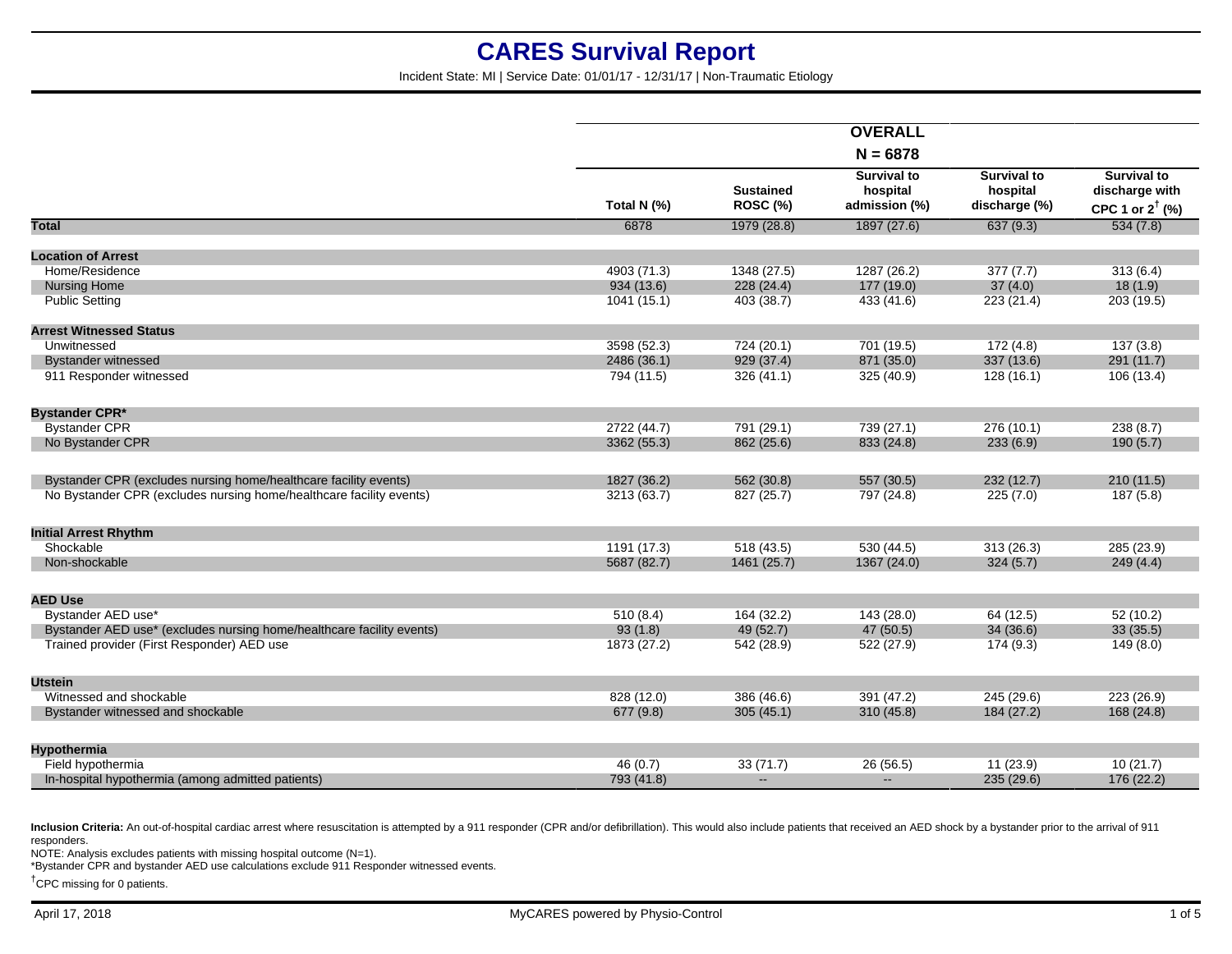Incident State: MI | Service Date: 01/01/17 - 12/31/17 | Non-Traumatic Etiology

| <b>Survival to</b><br><b>Survival to</b><br><b>Sustained</b><br>hospital<br>hospital<br>Total N (%)<br><b>ROSC (%)</b><br>admission (%)<br>discharge (%)<br>117<br><b>Total</b><br>10(8.5)<br>19(16.2)<br>5(4.3)<br><b>Location of Arrest</b><br>Home/Residence<br>114(97.4)<br>19(16.7)<br>9(7.9)<br>5(4.4)<br>$0$ (NaN)<br>$0$ (NaN)<br><b>Nursing Home</b><br>0(0.0)<br>$0$ (NaN)<br><b>Public Setting</b><br>3(2.6)<br>1(33.3)<br>0(0.0)<br>0(0.0)<br><b>Arrest Witnessed Status</b><br>Unwitnessed<br>88 (75.2)<br>4(4.5)<br>11(12.5)<br>1(1.1)<br>7(28.0)<br>3(12.0)<br>25(21.4)<br>6(24.0)<br><b>Bystander witnessed</b><br>911 Responder witnessed<br>1(25.0)<br>4(3.4)<br>0(0.0)<br>1(25.0)<br><b>Bystander CPR*</b><br><b>Bystander CPR</b><br>2(3.3)<br>60(53.1)<br>7(11.7)<br>10(16.7)<br>No Bystander CPR<br>3(5.7)<br>53 (46.9)<br>8(15.1)<br>2(3.8)<br>Bystander CPR (excludes nursing home/healthcare facility events)<br>60(53.1)<br>7(11.7)<br>10(16.7)<br>2(3.3)<br>No Bystander CPR (excludes nursing home/healthcare facility events)<br>8(15.1)<br>2(3.8)<br>53 (46.9)<br>3(5.7) | <b>Survival to</b><br>discharge with<br>CPC 1 or $2^{\dagger}$ (%)<br>5(4.3)<br>5(4.4)<br>$0$ (NaN)<br>0(0.0) |
|--------------------------------------------------------------------------------------------------------------------------------------------------------------------------------------------------------------------------------------------------------------------------------------------------------------------------------------------------------------------------------------------------------------------------------------------------------------------------------------------------------------------------------------------------------------------------------------------------------------------------------------------------------------------------------------------------------------------------------------------------------------------------------------------------------------------------------------------------------------------------------------------------------------------------------------------------------------------------------------------------------------------------------------------------------------------------------------------------------|---------------------------------------------------------------------------------------------------------------|
|                                                                                                                                                                                                                                                                                                                                                                                                                                                                                                                                                                                                                                                                                                                                                                                                                                                                                                                                                                                                                                                                                                        |                                                                                                               |
|                                                                                                                                                                                                                                                                                                                                                                                                                                                                                                                                                                                                                                                                                                                                                                                                                                                                                                                                                                                                                                                                                                        |                                                                                                               |
|                                                                                                                                                                                                                                                                                                                                                                                                                                                                                                                                                                                                                                                                                                                                                                                                                                                                                                                                                                                                                                                                                                        |                                                                                                               |
|                                                                                                                                                                                                                                                                                                                                                                                                                                                                                                                                                                                                                                                                                                                                                                                                                                                                                                                                                                                                                                                                                                        |                                                                                                               |
|                                                                                                                                                                                                                                                                                                                                                                                                                                                                                                                                                                                                                                                                                                                                                                                                                                                                                                                                                                                                                                                                                                        |                                                                                                               |
|                                                                                                                                                                                                                                                                                                                                                                                                                                                                                                                                                                                                                                                                                                                                                                                                                                                                                                                                                                                                                                                                                                        |                                                                                                               |
|                                                                                                                                                                                                                                                                                                                                                                                                                                                                                                                                                                                                                                                                                                                                                                                                                                                                                                                                                                                                                                                                                                        |                                                                                                               |
|                                                                                                                                                                                                                                                                                                                                                                                                                                                                                                                                                                                                                                                                                                                                                                                                                                                                                                                                                                                                                                                                                                        | 1(1.1)                                                                                                        |
|                                                                                                                                                                                                                                                                                                                                                                                                                                                                                                                                                                                                                                                                                                                                                                                                                                                                                                                                                                                                                                                                                                        | 3(12.0)                                                                                                       |
|                                                                                                                                                                                                                                                                                                                                                                                                                                                                                                                                                                                                                                                                                                                                                                                                                                                                                                                                                                                                                                                                                                        | 1(25.0)                                                                                                       |
|                                                                                                                                                                                                                                                                                                                                                                                                                                                                                                                                                                                                                                                                                                                                                                                                                                                                                                                                                                                                                                                                                                        |                                                                                                               |
|                                                                                                                                                                                                                                                                                                                                                                                                                                                                                                                                                                                                                                                                                                                                                                                                                                                                                                                                                                                                                                                                                                        | 2(3.3)                                                                                                        |
|                                                                                                                                                                                                                                                                                                                                                                                                                                                                                                                                                                                                                                                                                                                                                                                                                                                                                                                                                                                                                                                                                                        | 2(3.8)                                                                                                        |
|                                                                                                                                                                                                                                                                                                                                                                                                                                                                                                                                                                                                                                                                                                                                                                                                                                                                                                                                                                                                                                                                                                        | 2(3.3)                                                                                                        |
|                                                                                                                                                                                                                                                                                                                                                                                                                                                                                                                                                                                                                                                                                                                                                                                                                                                                                                                                                                                                                                                                                                        | 2(3.8)                                                                                                        |
| <b>Initial Arrest Rhythm</b>                                                                                                                                                                                                                                                                                                                                                                                                                                                                                                                                                                                                                                                                                                                                                                                                                                                                                                                                                                                                                                                                           |                                                                                                               |
| Shockable<br>6(5.1)<br>0(0.0)<br>0(0.0)<br>0(0.0)                                                                                                                                                                                                                                                                                                                                                                                                                                                                                                                                                                                                                                                                                                                                                                                                                                                                                                                                                                                                                                                      | 0(0.0)                                                                                                        |
| Non-shockable<br>111 (94.9)<br>10(9.0)<br>19(17.1)<br>5(4.5)                                                                                                                                                                                                                                                                                                                                                                                                                                                                                                                                                                                                                                                                                                                                                                                                                                                                                                                                                                                                                                           | 5(4.5)                                                                                                        |
| <b>AED Use</b>                                                                                                                                                                                                                                                                                                                                                                                                                                                                                                                                                                                                                                                                                                                                                                                                                                                                                                                                                                                                                                                                                         |                                                                                                               |
| Bystander AED use*<br>$0$ (NaN)<br>$0$ (NaN)<br>$0$ (NaN)<br>0(0.0)                                                                                                                                                                                                                                                                                                                                                                                                                                                                                                                                                                                                                                                                                                                                                                                                                                                                                                                                                                                                                                    | $0$ (NaN)                                                                                                     |
| Bystander AED use* (excludes nursing home/healthcare facility events)<br>0(0.0)<br>$0$ (NaN)<br>$0$ (NaN)<br>$0$ (NaN)                                                                                                                                                                                                                                                                                                                                                                                                                                                                                                                                                                                                                                                                                                                                                                                                                                                                                                                                                                                 | $0$ (NaN)                                                                                                     |
| Trained provider (First Responder) AED use<br>4(16.7)<br>0(0.0)<br>24 (20.5)<br>3(12.5)                                                                                                                                                                                                                                                                                                                                                                                                                                                                                                                                                                                                                                                                                                                                                                                                                                                                                                                                                                                                                | 0(0.0)                                                                                                        |
| <b>Utstein</b>                                                                                                                                                                                                                                                                                                                                                                                                                                                                                                                                                                                                                                                                                                                                                                                                                                                                                                                                                                                                                                                                                         |                                                                                                               |
| Witnessed and shockable<br>0(0.0)<br>3(2.6)<br>0(0.0)<br>0(0.0)                                                                                                                                                                                                                                                                                                                                                                                                                                                                                                                                                                                                                                                                                                                                                                                                                                                                                                                                                                                                                                        | 0(0.0)                                                                                                        |
| 3(2.6)<br>0(0.0)<br>0(0.0)<br>0(0.0)<br>Bystander witnessed and shockable                                                                                                                                                                                                                                                                                                                                                                                                                                                                                                                                                                                                                                                                                                                                                                                                                                                                                                                                                                                                                              | 0(0.0)                                                                                                        |
| <b>Hypothermia</b>                                                                                                                                                                                                                                                                                                                                                                                                                                                                                                                                                                                                                                                                                                                                                                                                                                                                                                                                                                                                                                                                                     |                                                                                                               |
| 0(0.0)<br>Field hypothermia<br>1(0.9)<br>0(0.0)<br>0(0.0)                                                                                                                                                                                                                                                                                                                                                                                                                                                                                                                                                                                                                                                                                                                                                                                                                                                                                                                                                                                                                                              | 0(0.0)                                                                                                        |
| 1(5.3)<br>In-hospital hypothermia (among admitted patients)<br>$\overline{\phantom{a}}$<br>$\mathbf{L}$<br>1(100.0)                                                                                                                                                                                                                                                                                                                                                                                                                                                                                                                                                                                                                                                                                                                                                                                                                                                                                                                                                                                    | 1(100.0)                                                                                                      |

Inclusion Criteria: An out-of-hospital cardiac arrest where resuscitation is attempted by a 911 responder (CPR and/or defibrillation). This would also include patients that received an AED shock by a bystander prior to the responders.

NOTE: Analysis excludes patients with missing hospital outcome (N=0).

\*Bystander CPR and bystander AED use calculations exclude 911 Responder witnessed events.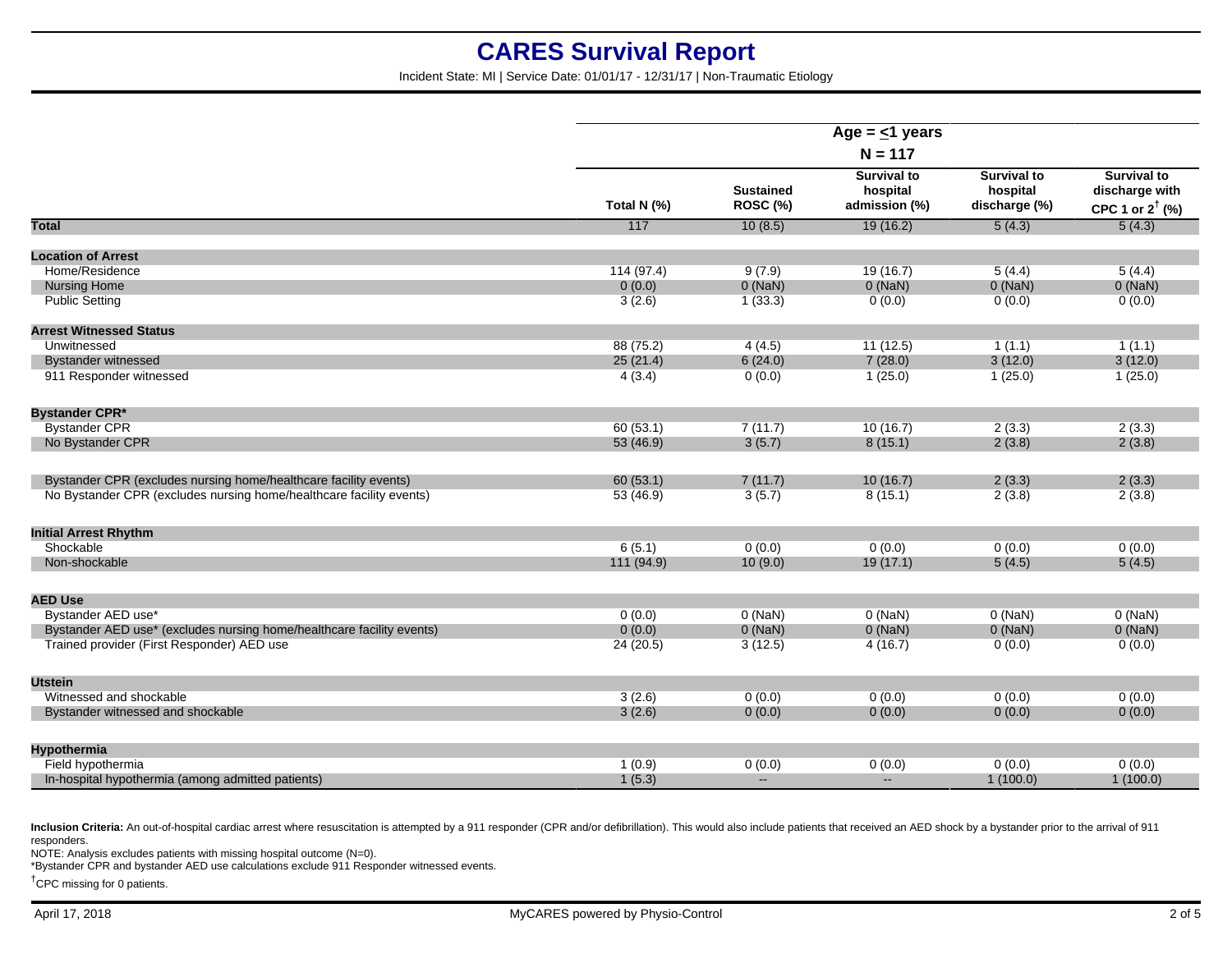Incident State: MI | Service Date: 01/01/17 - 12/31/17 | Non-Traumatic Etiology

|                                                                       |                 |                              | Age = $>1$ - 12 years                           |                                                 |                                                                    |
|-----------------------------------------------------------------------|-----------------|------------------------------|-------------------------------------------------|-------------------------------------------------|--------------------------------------------------------------------|
|                                                                       |                 |                              | $N = 37$                                        |                                                 |                                                                    |
|                                                                       | Total N (%)     | <b>Sustained</b><br>ROSC (%) | <b>Survival to</b><br>hospital<br>admission (%) | <b>Survival to</b><br>hospital<br>discharge (%) | <b>Survival to</b><br>discharge with<br>CPC 1 or $2^{\dagger}$ (%) |
| Total                                                                 | $\overline{37}$ | 9(24.3)                      | 9(24.3)                                         | 3(8.1)                                          | 3(8.1)                                                             |
| <b>Location of Arrest</b>                                             |                 |                              |                                                 |                                                 |                                                                    |
| Home/Residence                                                        | 30(81.1)        | 6(20.0)                      | 7(23.3)                                         | 1(3.3)                                          | 1(3.3)                                                             |
| <b>Nursing Home</b>                                                   | 0(0.0)          | $0$ (NaN)                    | $0$ (NaN)                                       | $0$ (NaN)                                       | $0$ (NaN)                                                          |
| <b>Public Setting</b>                                                 | 7(18.9)         | 3(42.9)                      | 2(28.6)                                         | 2(28.6)                                         | 2(28.6)                                                            |
| <b>Arrest Witnessed Status</b>                                        |                 |                              |                                                 |                                                 |                                                                    |
| Unwitnessed                                                           | 24 (64.9)       | 3(12.5)                      | 5(20.8)                                         | 0(0.0)                                          | 0(0.0)                                                             |
| <b>Bystander witnessed</b>                                            | 10(27.0)        | 5(50.0)                      | 3(30.0)                                         | 3(30.0)                                         | 3(30.0)                                                            |
| 911 Responder witnessed                                               | 3(8.1)          | 1(33.3)                      | 1(33.3)                                         | 0(0.0)                                          | 0(0.0)                                                             |
| <b>Bystander CPR*</b>                                                 |                 |                              |                                                 |                                                 |                                                                    |
| <b>Bystander CPR</b>                                                  | 15(44.1)        | 3(20.0)                      | 4(26.7)                                         | 2(13.3)                                         | 2(13.3)                                                            |
| No Bystander CPR                                                      | 19 (55.9)       | 5(26.3)                      | 4(21.1)                                         | 1(5.3)                                          | 1(5.3)                                                             |
| Bystander CPR (excludes nursing home/healthcare facility events)      | 14(42.4)        | 3(21.4)                      | 4(28.6)                                         | 2(14.3)                                         | 2(14.3)                                                            |
| No Bystander CPR (excludes nursing home/healthcare facility events)   | 19(57.6)        | 5(26.3)                      | 4(21.1)                                         | 1(5.3)                                          | 1(5.3)                                                             |
| <b>Initial Arrest Rhythm</b>                                          |                 |                              |                                                 |                                                 |                                                                    |
| Shockable                                                             | 3(8.1)          | 1(33.3)                      | 1(33.3)                                         | 1(33.3)                                         | 1(33.3)                                                            |
| Non-shockable                                                         | 34 (91.9)       | 8(23.5)                      | 8(23.5)                                         | 2(5.9)                                          | 2(5.9)                                                             |
| <b>AED Use</b>                                                        |                 |                              |                                                 |                                                 |                                                                    |
| Bystander AED use*                                                    | 2(5.9)          | 1(50.0)                      | 1(50.0)                                         | 1(50.0)                                         | 1(50.0)                                                            |
| Bystander AED use* (excludes nursing home/healthcare facility events) | 1(3.0)          | 1(100.0)                     | 1(100.0)                                        | 1(100.0)                                        | 1(100.0)                                                           |
| Trained provider (First Responder) AED use                            | 9(24.3)         | 2(22.2)                      | 2(22.2)                                         | 0(0.0)                                          | 0(0.0)                                                             |
| <b>Utstein</b>                                                        |                 |                              |                                                 |                                                 |                                                                    |
| Witnessed and shockable                                               | 1(2.7)          | 1(100.0)                     | 1(100.0)                                        | 1(100.0)                                        | 1(100.0)                                                           |
| Bystander witnessed and shockable                                     | 1(2.7)          | 1(100.0)                     | 1(100.0)                                        | 1(100.0)                                        | 1(100.0)                                                           |
| <b>Hypothermia</b>                                                    |                 |                              |                                                 |                                                 |                                                                    |
| Field hypothermia                                                     | 1(2.7)          | 1(100.0)                     | 1(100.0)                                        | 1(100.0)                                        | 1(100.0)                                                           |
| In-hospital hypothermia (among admitted patients)                     | 0(0.0)          | $\mathbf{u}$                 | $\overline{a}$                                  | $0$ (NaN)                                       | $0$ (NaN)                                                          |
|                                                                       |                 |                              |                                                 |                                                 |                                                                    |

Inclusion Criteria: An out-of-hospital cardiac arrest where resuscitation is attempted by a 911 responder (CPR and/or defibrillation). This would also include patients that received an AED shock by a bystander prior to the responders.

NOTE: Analysis excludes patients with missing hospital outcome (N=0).

\*Bystander CPR and bystander AED use calculations exclude 911 Responder witnessed events.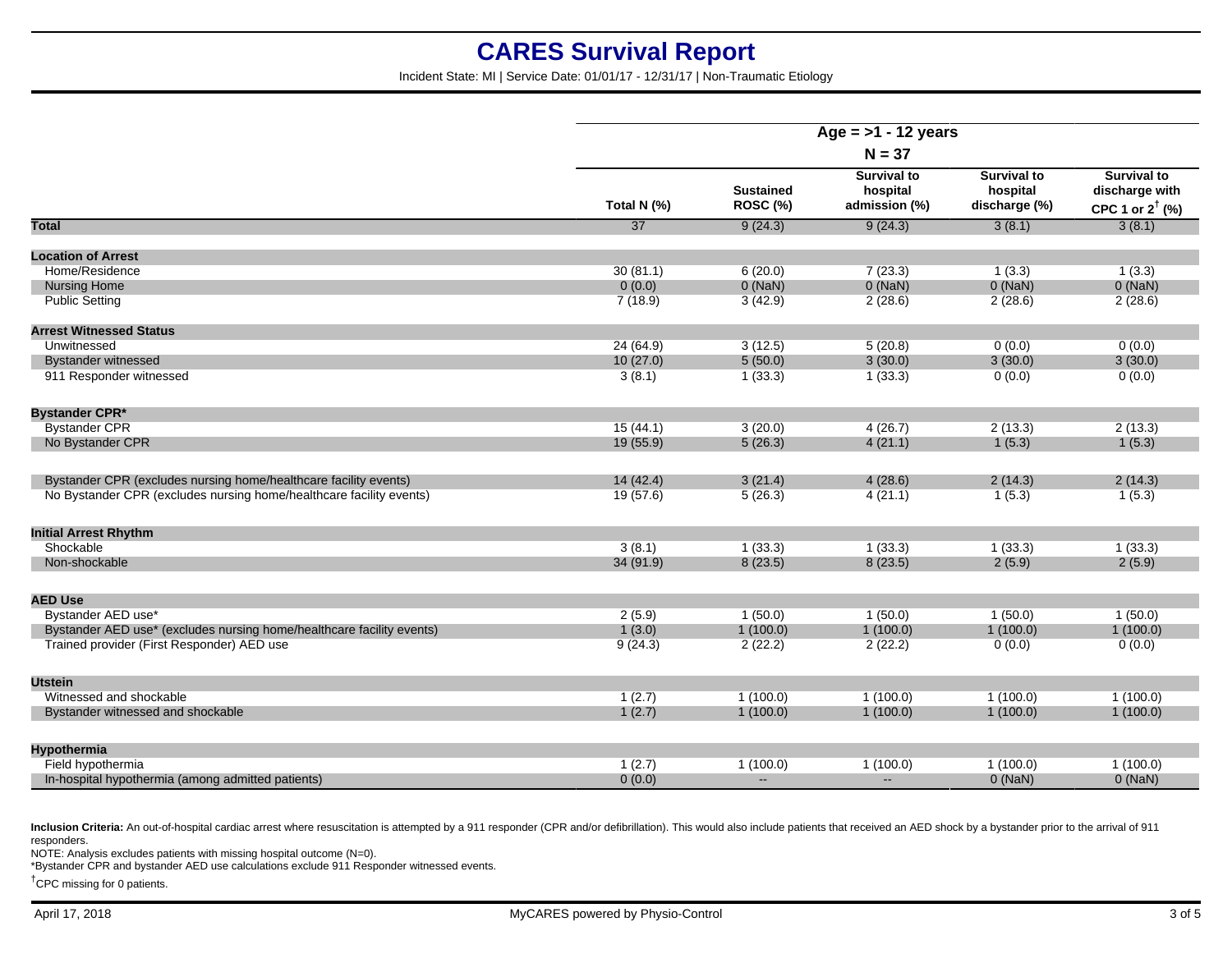Incident State: MI | Service Date: 01/01/17 - 12/31/17 | Non-Traumatic Etiology

|                                                                       |                 |                              | Age = $13 - 18$ years                           |                                                 |                                                                    |
|-----------------------------------------------------------------------|-----------------|------------------------------|-------------------------------------------------|-------------------------------------------------|--------------------------------------------------------------------|
|                                                                       |                 |                              | $N = 34$                                        |                                                 |                                                                    |
|                                                                       | Total N (%)     | <b>Sustained</b><br>ROSC (%) | <b>Survival to</b><br>hospital<br>admission (%) | <b>Survival to</b><br>hospital<br>discharge (%) | <b>Survival to</b><br>discharge with<br>CPC 1 or $2^{\dagger}$ (%) |
| Total                                                                 | $\overline{34}$ | 10(29.4)                     | 9(26.5)                                         | 6(17.6)                                         | 4(11.8)                                                            |
| <b>Location of Arrest</b>                                             |                 |                              |                                                 |                                                 |                                                                    |
| Home/Residence                                                        | 30(88.2)        | 7(23.3)                      | 5(16.7)                                         | 3(10.0)                                         | 2(6.7)                                                             |
| <b>Nursing Home</b>                                                   | 0(0.0)          | $0$ (NaN)                    | $0$ (NaN)                                       | $0$ (NaN)                                       | $0$ (NaN)                                                          |
| <b>Public Setting</b>                                                 | 4(11.8)         | 3(75.0)                      | 4(100.0)                                        | 3(75.0)                                         | 2(50.0)                                                            |
| <b>Arrest Witnessed Status</b>                                        |                 |                              |                                                 |                                                 |                                                                    |
| Unwitnessed                                                           | 26 (76.5)       | 3(11.5)                      | 4(15.4)                                         | 2(7.7)                                          | 1(3.8)                                                             |
| <b>Bystander witnessed</b>                                            | 6(17.6)         | 5(83.3)                      | 3(50.0)                                         | 3(50.0)                                         | 3(50.0)                                                            |
| 911 Responder witnessed                                               | 2(5.9)          | 2(100.0)                     | 2(100.0)                                        | 1(50.0)                                         | 0(0.0)                                                             |
| <b>Bystander CPR*</b>                                                 |                 |                              |                                                 |                                                 |                                                                    |
| <b>Bystander CPR</b>                                                  | 15(46.9)        | 7(46.7)                      | 6(40.0)                                         | 4(26.7)                                         | 4(26.7)                                                            |
| No Bystander CPR                                                      | 17(53.1)        | 1(5.9)                       | 1(5.9)                                          | 1(5.9)                                          | 0(0.0)                                                             |
| Bystander CPR (excludes nursing home/healthcare facility events)      | 14(45.2)        | 7(50.0)                      | 5(35.7)                                         | 4(28.6)                                         | 4(28.6)                                                            |
| No Bystander CPR (excludes nursing home/healthcare facility events)   | 17(54.8)        | 1(5.9)                       | 1(5.9)                                          | 1(5.9)                                          | 0(0.0)                                                             |
| <b>Initial Arrest Rhythm</b>                                          |                 |                              |                                                 |                                                 |                                                                    |
| Shockable                                                             | 2(5.9)          | 2(100.0)                     | 2(100.0)                                        | 2(100.0)                                        | 2(100.0)                                                           |
| Non-shockable                                                         | 32(94.1)        | 8(25.0)                      | 7(21.9)                                         | 4(12.5)                                         | 2(6.2)                                                             |
| <b>AED Use</b>                                                        |                 |                              |                                                 |                                                 |                                                                    |
| Bystander AED use*                                                    | 1(3.1)          | 0(0.0)                       | 1(100.0)                                        | 0(0.0)                                          | 0(0.0)                                                             |
| Bystander AED use* (excludes nursing home/healthcare facility events) | 0(0.0)          | $0$ (NaN)                    | $0$ (NaN)                                       | $0$ (NaN)                                       | $0$ (NaN)                                                          |
| Trained provider (First Responder) AED use                            | 12(35.3)        | 4(33.3)                      | 3(25.0)                                         | 3(25.0)                                         | 2(16.7)                                                            |
| <b>Utstein</b>                                                        |                 |                              |                                                 |                                                 |                                                                    |
| Witnessed and shockable                                               | 2(5.9)          | 2(100.0)                     | 2(100.0)                                        | 2(100.0)                                        | 2(100.0)                                                           |
| Bystander witnessed and shockable                                     | 2(5.9)          | 2(100.0)                     | 2(100.0)                                        | 2(100.0)                                        | 2(100.0)                                                           |
| <b>Hypothermia</b>                                                    |                 |                              |                                                 |                                                 |                                                                    |
| Field hypothermia                                                     | 0(0.0)          | $0$ (NaN)                    | $0$ (NaN)                                       | $0$ (NaN)                                       | $0$ (NaN)                                                          |
| In-hospital hypothermia (among admitted patients)                     | 2(22.2)         | $\mathbf{u}$                 | $\overline{a}$                                  | 2(100.0)                                        | 1(50.0)                                                            |

Inclusion Criteria: An out-of-hospital cardiac arrest where resuscitation is attempted by a 911 responder (CPR and/or defibrillation). This would also include patients that received an AED shock by a bystander prior to the responders.

NOTE: Analysis excludes patients with missing hospital outcome (N=0).

\*Bystander CPR and bystander AED use calculations exclude 911 Responder witnessed events.